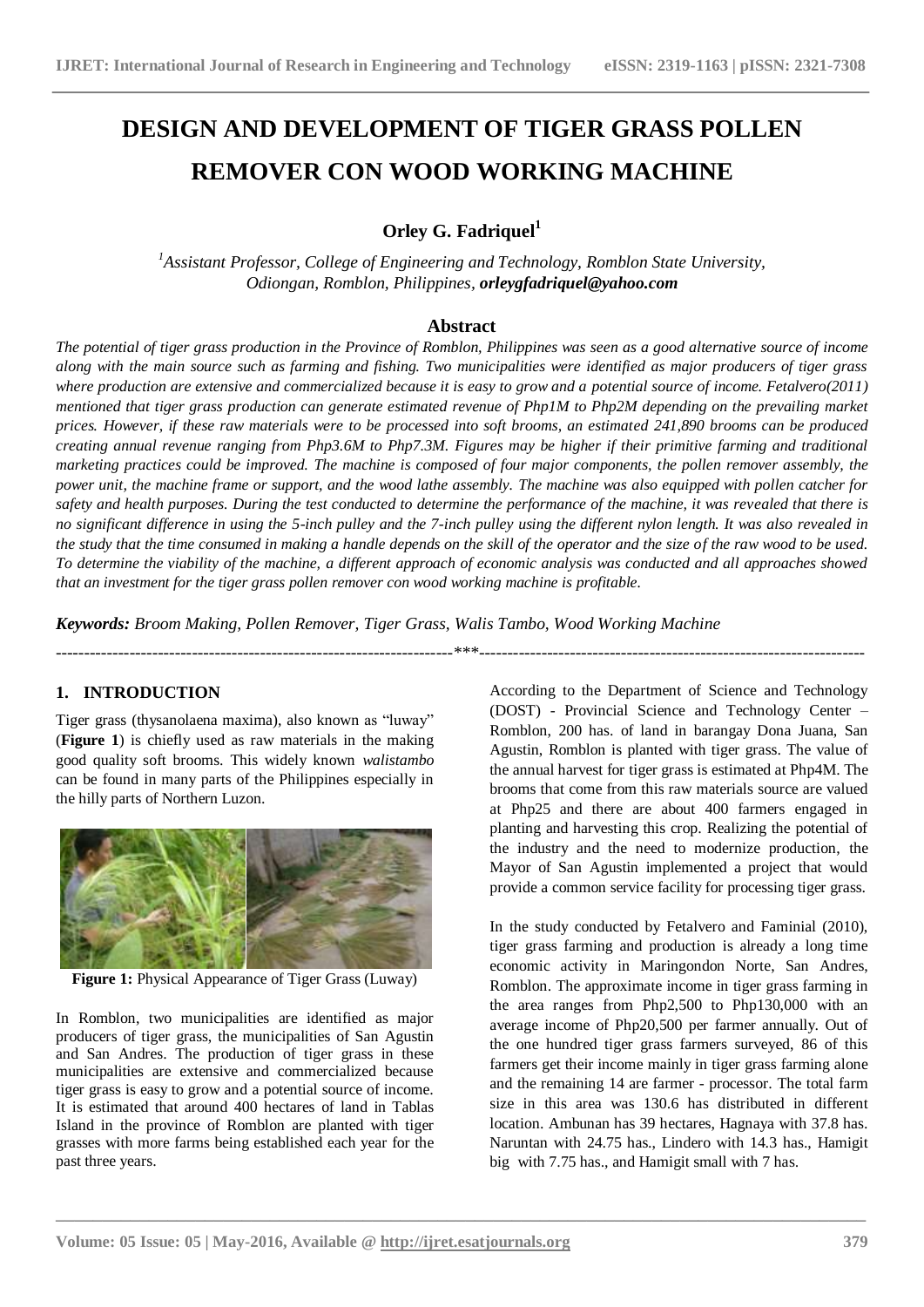Accordingly, two tiger grass products were produced in the Marigondon Norte, San Andres, Romblonthe dried *luway* and the soft broom (walistambo). Most of the dried luway produced are sold to wholesalers and agents in different municipalities in the province and nearby provinces like Mindoro.

Fetalvero and Faminial (2010) said that one of the common problems encountered by tiger grass farmers are the absence of modern tiger grass processing facilities. As mentioned earlier, out of the one hundred farmers surveyed, only 14 percent are engaged in tiger grass farming – processing. It is a clear indication that processing of tiger grass is a problem in the area and needs to be addressed.

In an interview conducted how tiger grass pollen is removed from the stalks, respondents Librado and Francisco who hailed from San Andres, Romblon said that the traditional way of removing tiger grass pollen is by striking and shaking by hand and it entails 10-15 minutes per 100 stalks of manual cleaning. This procedure is tedious and time consuming and besides, not all seeds are shaken off and stalks can be broken.

Based on the interview conducted to the producer of *walistambo* the usual handle of the broom is made from the stalks of the tiger grass, but it is time consuming and needs tying wire to hold the stalk. Some uses wood from tree branches but they complained of the handle's irregular shape which is not attractive to consumers. Others used plastic rattan to cover the irregular shaped handle to be attractive but it also entails additional cost.

Fetalvero and Faminial (2010) mentioned that tiger grass farmers should be reorganized and a comprehensive plan for tiger grass industry including soft broom processing should also be prepared. The Department of Science and Technology (DOST)-Romblon is also proposing a Techno Demo cum Forum on Tiger Grass Technologies in the municipality of San Agustin and this would include purchasing tiger grass inflorescence remover, the machine developed in Don Mariano Marcos State University, San Fernando City, La Union. The tiger grass inflorescence remover machine is the only known machine developed in the country. Since Romblon is a far place from La Union, purchasing this machine in this place would entail additional travelling expenses.

Based on recommendation and problems identified, the proponent decided to design, construct and performance test a motorized tiger grass pollen remover con woodworking machine to be designed and constructed at the Romblon State University.

# **2. OBJECTIVES**

The study was conducted to design, construct and performance test a tiger grass pollen remover con woodworking machine at Romblon State University, Odiongan, Romblon, Philippines during the academic year 2011-2012.Specifically, the objectives of the study were:

- (2.1) To design and fabricate the components of the tiger grass pollen remover con woodworking machine such as:
- a. Pollen Remover Assembly
- b. Wood Working Unit;
- b.1 Head stock assembly
- b.2 Tail stock assembly
- b.3 Tool rest assembly
- c. Driving mechanism, and
- d. Frame

(2.2) To conduct performance testing to:

- a. determine the average time consumed in removing tiger grass pollen at different speeds using 5-inch and 7-inch pulley sizes and different nylon brush length;
- b. determine the average number of stalks damaged at different speeds using the 5-inch and 7-inch pulleys and different nylon brush length;
- c. determine the average length of detached tips from the stalks at different speeds using the 5-inch and 7-inch pulleys and different nylon brush length;
- d. determine the appropriate pulley size and nylon brush length suited to attain the maximum performance of the machine; and
- e. determine the time consumed in making a broom handle
- (2.3) To determine the economic viability of the machine

# **3. SIGNIFICANCE OF THE STUDY**

The unavailability of locally developed tiger grass pollen remover and handle maker machine encouraged the researcher to design, construct, and performance test the proposed machine. Benefits derived from this study will have a greater income for tiger grass growers and soft broom manufacturer. Since tiger grass is a good raw material for soft broom, this study will encourage farmers to engage in the production of tiger grass since this is a flourishing industry in the country.

In addition, agriculture related agencies will financially support research endeavors how to increase tiger grass production. Cooperatives and lending institutions will extend their services to the community for the production of tiger grass. Finally, this project will also serve as guide to future researchers who will conduct similar studies.

# **4. METHODOLOGY**

**\_\_\_\_\_\_\_\_\_\_\_\_\_\_\_\_\_\_\_\_\_\_\_\_\_\_\_\_\_\_\_\_\_\_\_\_\_\_\_\_\_\_\_\_\_\_\_\_\_\_\_\_\_\_\_\_\_\_\_\_\_\_\_\_\_\_\_\_\_\_\_\_\_\_\_\_\_\_\_\_\_\_\_\_\_\_\_**

**Figure 2** shows the flowchart of the major activities in the conduct of the study. These activities cover the assembly of the different components of the machine, testing evaluation, modification for improvement, final testing and report preparation.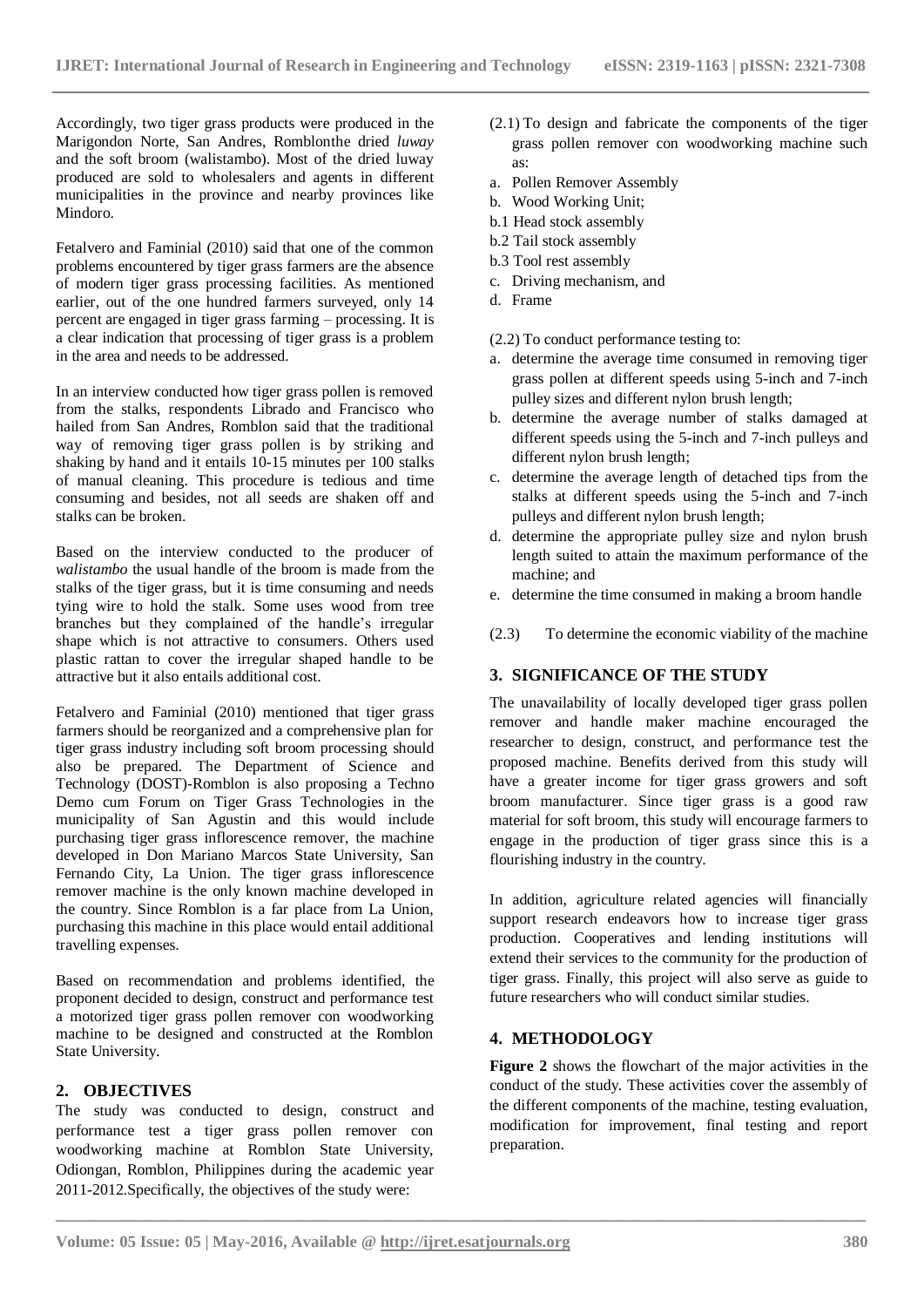

**Figure 2:** Flowchart of the Activities

# **4.1 Construction Procedure**

The construction procedures of the tiger grass pollen remover con wood working machine are presented in details below.

- 1. The Frame
- a. Secure all the supplies, materials, tools and equipment needed in the construction the frame
- b. Measure and cut the pieces to the required dimension.
- c. Cut all intersections to the required angle.
- d. Assemble the frame. Use an electric arc welding in joining the angle bars.
- e. Grind the protruding welded parts of the frame with a portable grinder.
- f. Use the file to grind the protruding parts that are not removed by the grinder
- 2. The Shaft
- a. Prepare all supplies and materials needed.
- b. Used welding machine to connect the flat bars to the shaft. Then grind the welded parts for smooth finish.
- c. Insert the pillow block in the shaft using hydraulic press.
- d. Insert the small pulley to the shaft.
- e. Screw the pillow block to the frame
- 3. The Pollen remover
- a. Insert the nylon in shaft then used the flat bar to tense up the nylon then used the bolts and nuts to lock.
- b. Used the bench tools for the tightening of the bolts and nuts.
- 4. The Power Unit
- a. Measure the distance of the two pulleys.
- b. Lay out the motor
- c. Screw the motor to the frame
- d. Assemble the switch to the main frame
- e. Make sure electric wiring are in place
- f. Connect the male plug to the wire
- 5. Cover
- a. Measure and cut the sheet with a tin cutter
- b. Grind using sandpaper to ensure smooth finish to avoid scratches when holding the cover
- c. Weld the cut sheet to the frame
- d. Grind using electric grinder the welded parts
- 6. Tail Stock

- a. Make the frame of the tail stock
- b. Turn dead center assembly
- c. Attach hand wheel to the dead center
- d. Assemble the dead center assembly into the tail stock frame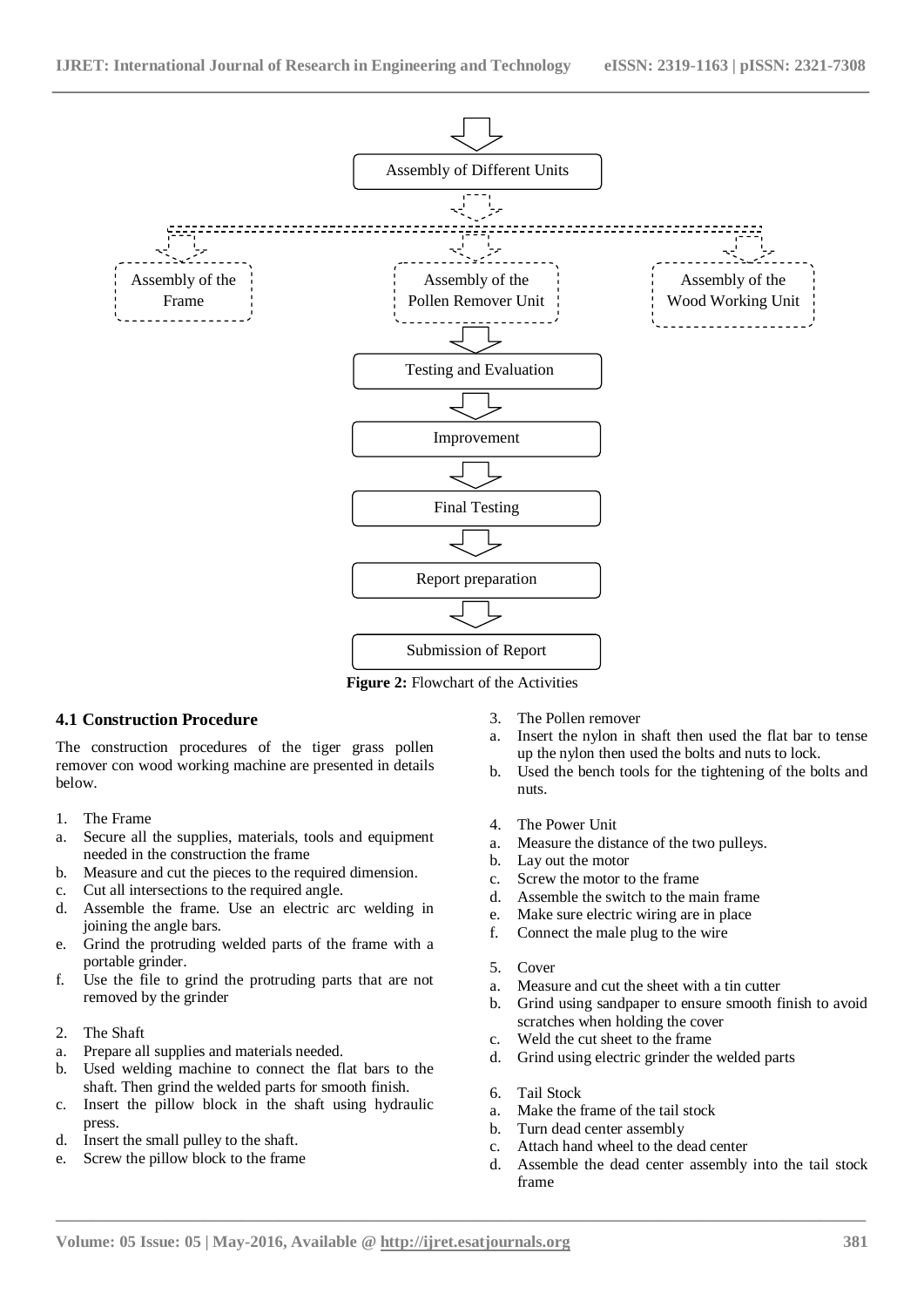- e. Make a lock for the tail frame assembly
- 7. Tool rest
- a. Make the frame for the tool rest and table attachment
- b. Make T-test
- c. Make the lock for tool rest assembly on the table
- 8. Finishing
- a. Grind using sandpaper all the rough surfaces of metal and wood as well
- b. Use number 120 sandpaper in final sanding
- c. Apply primer to the metal
- d. Apply the finishing materials for the first coat
- e. Apply the paint for the final coating

# **4.2 The Working Drawing**

**Figure 3** illustrates the machine frame, while **Figure 4** is the pollen remover assembly, and **Figure 5** is the wood working assembly. All of these drawings are not drawn to scale.



**Figure 3:** Project Frame



**Figure 4:** The Pollen Remover Assembly



**Figure 5:** Wood Working Assembly

On the other hand, **Figures 6, 7** and **8** are the shafting components, pollen remover assembly, and the detailed tailstock assembly drawing, respectively, All drawings are not drawn to scale.





**Figure 6:** The Shafting Components



Figure 7: Detailed Drawing of Tailstock Assembly



**Figure 8:** The Tool Rest Assembly

# **5. RESULTS AND DISCUSSION**

The succeeding discussion covers the results of the study in terms of the components assembly of the machine, as well as the findings in the performance of the machine.

# **A. The Machine**

**\_\_\_\_\_\_\_\_\_\_\_\_\_\_\_\_\_\_\_\_\_\_\_\_\_\_\_\_\_\_\_\_\_\_\_\_\_\_\_\_\_\_\_\_\_\_\_\_\_\_\_\_\_\_\_\_\_\_\_\_\_\_\_\_\_\_\_\_\_\_\_\_\_\_\_\_\_\_\_\_\_\_\_\_\_\_\_**

The machine is composed of four major components, the pollen remover assembly, the power unit, the machine frame or support, and the wood lathe assembly.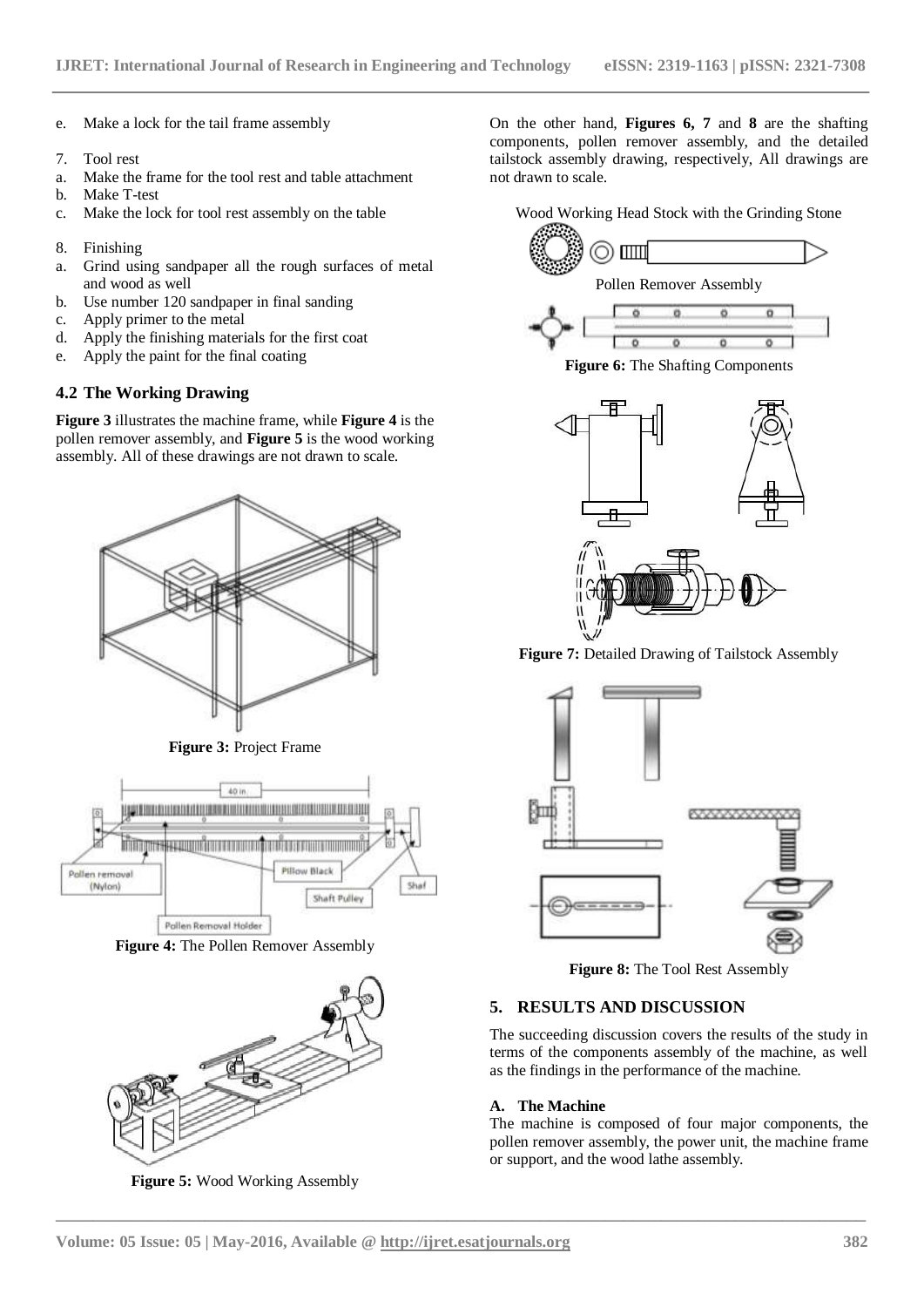#### **a.1 The Pollen Remover Assembly**

The Pollen Remover is made of several nylon brush, tightly held by a square bar with wholes fixed inside the angle bar form like a rectangular tube and the spring use to return the middle square bar in its original place while bolt was being tightened. The six pair nylon holders are welded to the solid shaft. The shaft was driven by0.5 horsepower (hp) motor.

#### **a.2 The Power Unit**

The power unit consists of electric motor, v-belt and pulley. The electric motor with 0.5 hp capacity is the prime mover of the machine. The researcher uses two different sizes of belts(B53 and B57) for two different pulleys ( 5 inch and 7 inch). The electric motor having a shaft pulley of three (3) inches transmits power from the electric motor to the 1 inch pollen remover shaft. The same motor was also used in operating the wood lathe.

#### **a.3 The Machine Frame**

The machine frame measures 37 in. x 30 in. x 31 inch and carries the component of the machine. The frame was made of  $1 \frac{1}{2}$ " x  $1 \frac{1}{2}$ " and  $2$ " x  $2$ " angle bar, gage 22 G.I. sheet and plastic mesh wire. The joints were shielded metal arc welded to insure strength of the joints.

### **a.4 The Wood Lathe Assembly**

1. The HEADSTOCK is rigidly fixed to the left end of the lathe bed and carries a spindle. The spindle carries the chuck which will then hold material to b e turned. A six-inch pulley is attached to the headstock spindle and is driven by the 0.5 hp motor.

2. The TAILSTOCK is movable and can be locked in any position along the bed. It also has a spindle that holds the cup center. This spindle can be moved in and out of the tailstock by turning the hand wheel. The cup center is removed by turning the handwheel counterclockwise.

3. The TOOL REST (also called the tool support) clamps to the bed and can be adjusted up and down, at any position along the bed. The top edge must be straight and smooth so that the lathe tools can be easily moved.

#### **B. The Performance of the Machine**

The results of the performance of the machine are shown in **Tables 1, 2, 3, 4, 5 and 6**. During the test conducted to determine the performance of the machine, it was revealed that there is no significant difference in using the 5-inch pulley and the 7-inch pulley using the different nylon length. With this result, the author recommends that the machine be equipped with 7-inch pulley and 2 ½ inch or 3 inch nylon brush. The 7-inch pulley yielded 0 damages while in removing pollen from the stalks using the 3-inch nylon brush, it yields an average time of 1.21 minutes per bundle. In using the same pulley and the  $2 \frac{1}{2}$  -inch length of nylon brush, the detached tips from the tiger grass revealed as having the shortest with 2.28 inch.

|  | <b>Table 1:</b> Result of test conducted to determine the performance of the machine using the 5 inch pulley at different brush size |  |  |  |  |  |
|--|--------------------------------------------------------------------------------------------------------------------------------------|--|--|--|--|--|
|  |                                                                                                                                      |  |  |  |  |  |

| Trial | l inch | $1.5$ inch   | 2 inch | $2.5$ inch | 3 inch |
|-------|--------|--------------|--------|------------|--------|
|       | nylon  | <b>Nylon</b> | Nylon  | nylon      | nylon  |
|       | 0.81   | 2.05         | 1.75   | 1.20       | 1.17   |
|       | 1.81   | 2.46         | 2.17   | 1.7        | 1.91   |
|       | 2.00   | 1.13         | 2.33   |            | 1.83   |
|       | 1.62   | 2.47         | 1.42   | 1.35       | 1.30   |
|       | 1.34   | 2.08         | 1.51   | 1.37       | 1.33   |
| Ave   | 1.52   | 2.04         | 1.84   | 1.42       | 1.51   |

| <b>Table 2.</b> Number of stalks damaged using the 5 inch pulleys at different brush size |
|-------------------------------------------------------------------------------------------|
|-------------------------------------------------------------------------------------------|

| Trial | 1 inch | $1.5$ inch   | ັ<br>2 inch  | $2.5$ inch | 3 inch |
|-------|--------|--------------|--------------|------------|--------|
|       | nylon  | <b>Nylon</b> | <b>Nylon</b> | nylon      | nylon  |
|       |        |              |              |            |        |
|       |        |              |              |            |        |
|       |        |              |              |            |        |
|       |        |              |              |            |        |
|       |        |              |              |            |        |
| Ave   | 0.80   | 0.00         | 0.00         | 0.60       | 0.20   |

**Table 3.** Result of test conducted to determine the performance of the machine using the 7 - inch pulley at different brush size

| Trial   | inch         | $1.5$ inch   | $2$ inch     | $2.5$ inch | 3 inch |
|---------|--------------|--------------|--------------|------------|--------|
|         | <b>Nylon</b> | <b>Nylon</b> | <b>Nylon</b> | nylon      | nylon  |
|         | 2.91         | 1.75         | 2.84         | 1.25       | 1.26   |
|         | 5.21         | 1.89         | 1.89         | 1.63       | 1.25   |
|         | 5.74         | 2.52         | 1.94         | 1.56       | 1.12   |
|         | 6.19         | 1.94         | 1.75         | 1.42       | 1.2    |
|         | 6.55         | 2.73         | 1.49         | 1.58       | 1.21   |
| Average | 5.32         | 2.17         | 1.98         | 1.49       | 1.21   |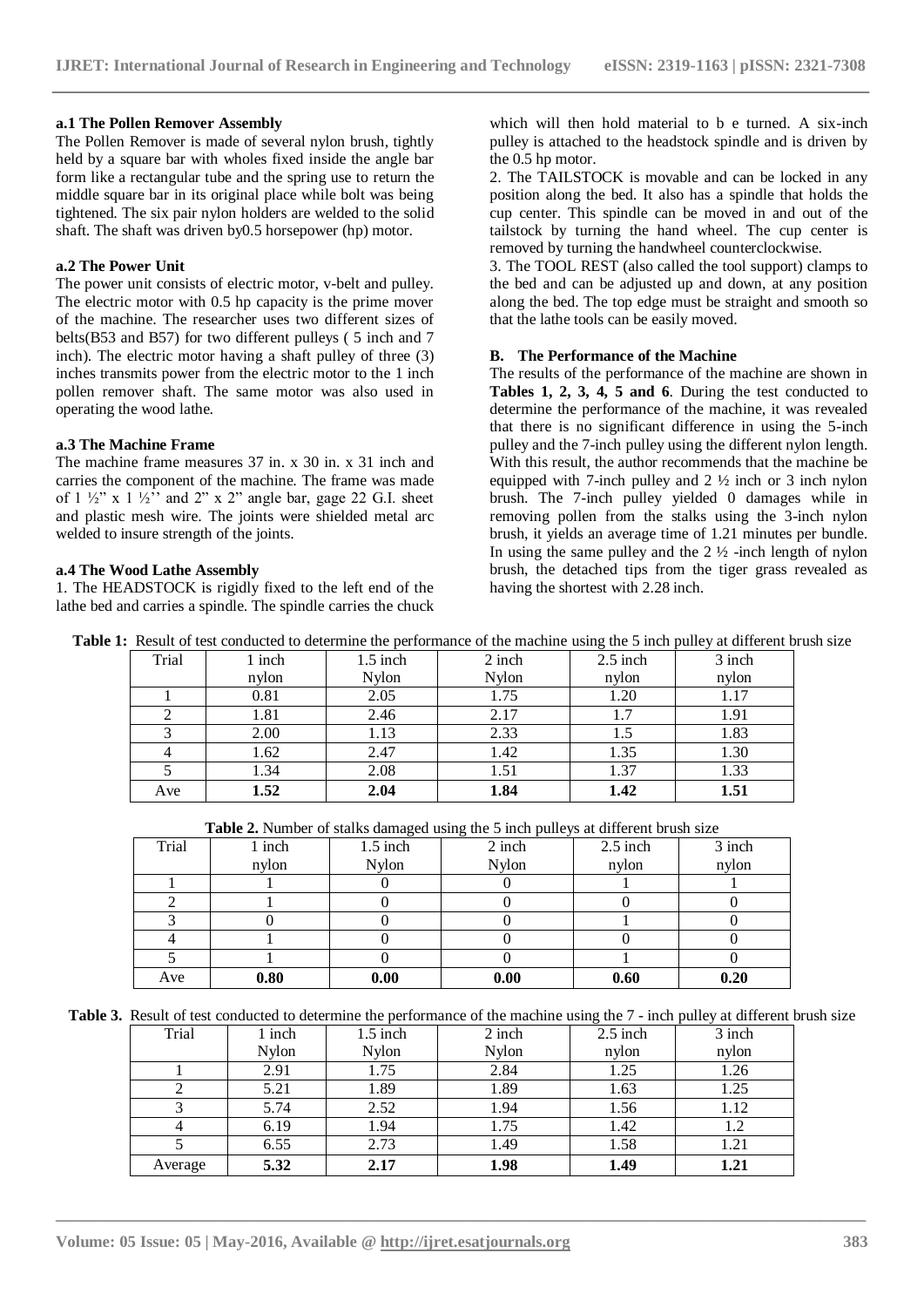| Trial   | 1 inch | $1.5$ inch   | <b>Table 4.</b> INDICA OF Starks damaged using the 7-film pully's at unfertile brush size<br>2 inch | $2.5$ inch | 3 inch |
|---------|--------|--------------|-----------------------------------------------------------------------------------------------------|------------|--------|
|         | nylon  | <b>Nylon</b> | <b>Nylon</b>                                                                                        | nylon      | nylon  |
|         |        |              |                                                                                                     |            |        |
|         |        |              |                                                                                                     |            |        |
|         |        |              |                                                                                                     |            |        |
|         |        |              |                                                                                                     |            |        |
|         |        |              |                                                                                                     |            |        |
| Average | 0.00   | 0.00         | 0.00                                                                                                | 0.00       | 0.00   |

|  |  |  |  | Table 4. Number of stalks damaged using the 7-inch pulleys at different brush size |
|--|--|--|--|------------------------------------------------------------------------------------|
|  |  |  |  |                                                                                    |
|  |  |  |  |                                                                                    |

|               | $\sim$ |                |        |            |        |
|---------------|--------|----------------|--------|------------|--------|
| Trial         | inch   | 1.5 inch       | 2 inch | $2.5$ inch | 3 inch |
|               | nylon  | Nvlon          | Nvlon  | nylon      | nylon  |
| 5 inch pulley | 3.35   | 3.19           | 2.48   | 4.29       | 2.44   |
| 7 inch pulley | -19    | າ 71<br>4. I 4 | 2.JZ   | 2.28       | 3.98   |

| Table 6. Time consumed in making handle |
|-----------------------------------------|
|-----------------------------------------|

|          |         |         | --      |         |         |
|----------|---------|---------|---------|---------|---------|
| Operator | Trial 1 | Trial 2 | Trial 3 | Trial 4 | Trial 5 |
| Skilled  |         |         |         |         |         |
| Novice   |         | ⊥ J     | ∸       |         | ⊥৺      |

**\_\_\_\_\_\_\_\_\_\_\_\_\_\_\_\_\_\_\_\_\_\_\_\_\_\_\_\_\_\_\_\_\_\_\_\_\_\_\_\_\_\_\_\_\_\_\_\_\_\_\_\_\_\_\_\_\_\_\_\_\_\_\_\_\_\_\_\_\_\_\_\_\_\_\_\_\_\_\_\_\_\_\_\_\_\_\_**

Moreover, during the test of the wood lathe, the time consumed in making a handle depends on the skill of the operator and the size of the raw wood to be used. A skilled operator can make one handle at an average time of 5 minutes using a 2 x 2 x 24 inch commercial lumber while a novice operator can make one handle at a time of10-15 minutes using the same wood and size. The machine was also equipped with pollen catcher for safety and health purposes.

# **C. The Power Consumption**

The motor was rated at 0.5 horsepower (hp) equivalent to 0.374 kilowatt (KW). According to the Tablas Electric Cooperative, the prevailing price of electric power is P12.13/KW-hr., therefore the machine has power consumption of P4.52/KW-hr as calculated from 0.374 KW  $x (P 12.13/KW-hr) = P 4.52/hr.$ 

| Table 6: Summary of Actual Annual Financial |
|---------------------------------------------|
| Requirements                                |

| Particulars            | External   | Internal  | Total      |
|------------------------|------------|-----------|------------|
|                        | Funding    | Funding   | (Php)      |
|                        | (Php)      | (Php)     |            |
| Personnel<br>Services  | 59,300.00  | 44,000.00 | 103,300.00 |
| Materials              | 10,763.00  |           | 10,763.00  |
| Tools and<br>Equipment | 33,951.00  |           | 33,951.00  |
| Overheads              |            | 20,000.00 | 20,000.00  |
| <b>TOTAL</b>           | 104,014,00 | 64,000.00 | 168,014.00 |

# **6. CONCLUSION AND RECOMMENDATIONS**

Based on the findings of the study, the researcher had drawn the following conclusions:

- a. Since the design of the machine is simple and its components are easy to fabricate, grass pollen remover machine must be utilized to help ease the burden of tiger grass farmers and processors in Romblon and other tiger grass producing areas in the Philippines;
- b. With proper coordination in transferring the technology, an ordinary fabricator can easily duplicate the machine;
- c. The wood working unit of the machine can produce a uniform handle which the broom maker can select the handle to be used for different purpose;
- d. The wood working machine can produce a handle which could be replaced with a recyclable polyvinylchloride (PVC) pipe; and
- e. The machine is economically viable as evidenced by the different methods of economic analysis conducted.

Furthermore, based on the findings and conclusions, the following concerns are highly recommended:

- a. It is highly recommended that the developed tiger grass pollen remover machine be used for removing tiger grass pollen;
- b. The wood working unit must also be utilized to produce quality handle and to maximize the utilization of wood as handle;
- c. Transfer the technology; and
- d. Conduct further study on the total mechanization of the tiger grass pollen remover machine.

# **7. ACKNOWLEDGEMENT**

The author acknowledges the financial assistance from the Department of Science and Technology (DOST) – MIMAROPA and the Romblon State University in the conduct of the study towards the development of the machine.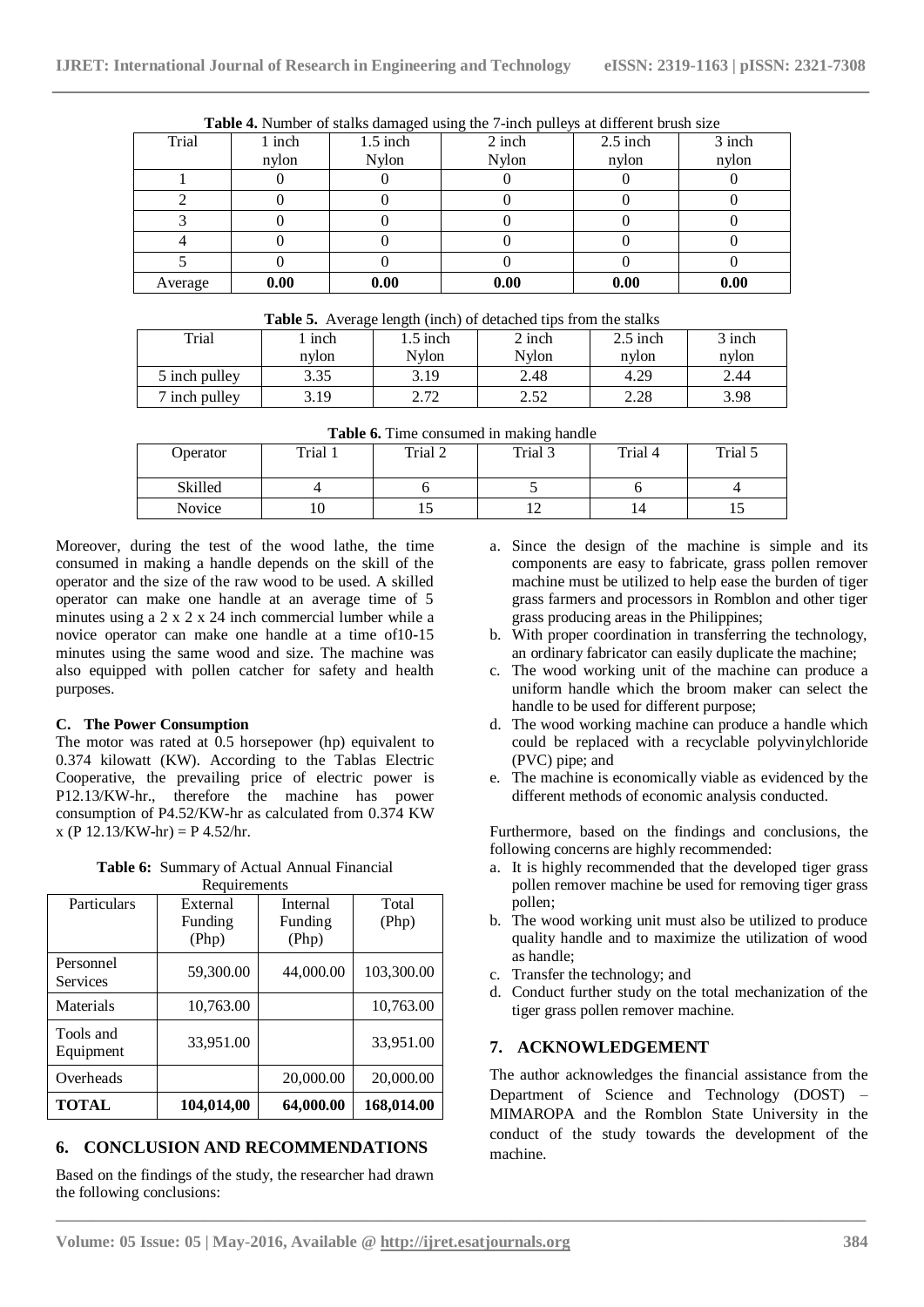# **8. REFERENCES**

[1] Burghardt, H.D., Axelrod, A. and Anderson, J. (1978). Machine tool operation-revised edition, Part one. *Lathe*. Manila, Philippines: McGraw-Hill, Inc.: pp. 239-277.

[2] Fetalvero, E. G. and Faminial, T.T.(2010). Tiger grass industry in Marigondon, Norte, San Andres, Romblon: implications for research and development. Probe Research Journal 3(1); pp. 15-25.

[3] Fetalvero, Eddie G.(n. d.) Tiger grass, Thysanolaena maxima (Roxb.) O. Kuntze: A review of its biology and uses. Romblon State University, Odiongan, Romblon, Philippines. Retrieved on June 2012 at http://www.scribd.com/doc/105368991/Tiger-Grass-

Thysanolaena-Maxima-Review-of-Its-Biology-and-Uses.

[4] Machineries handbook as cited in Alcorcon, RS (2002). Basic machine design review problems. Cebu: Alcorcon Publisher.

[5] PSME (1993). PSME Code. Manila: The PSME Code and Standards Commissions.

[6] Tiger Grass Seed Grain Remover cum Rice Hull Thresher. Retrieved on October 2011 at http://www.osist.dost.gov.ph/technologies

[7] Wagner, Willis H. (1970). Modern woodworking, tools, materials and procedures*. Lathe.* USA: The Goodheat-Willcox Company, Inc: pp. 15-1 to 15-19.

# **APPENDICES**



**Figure 9.** The perspective drawing of the machine



**Figure 10.** The assembled machine



**Figure 11.** Testing the pollen remover machine



**Figure 12.** Testing the wood working machine in making broom handle



**Figure 13.** The broom handle fabricated at the machine